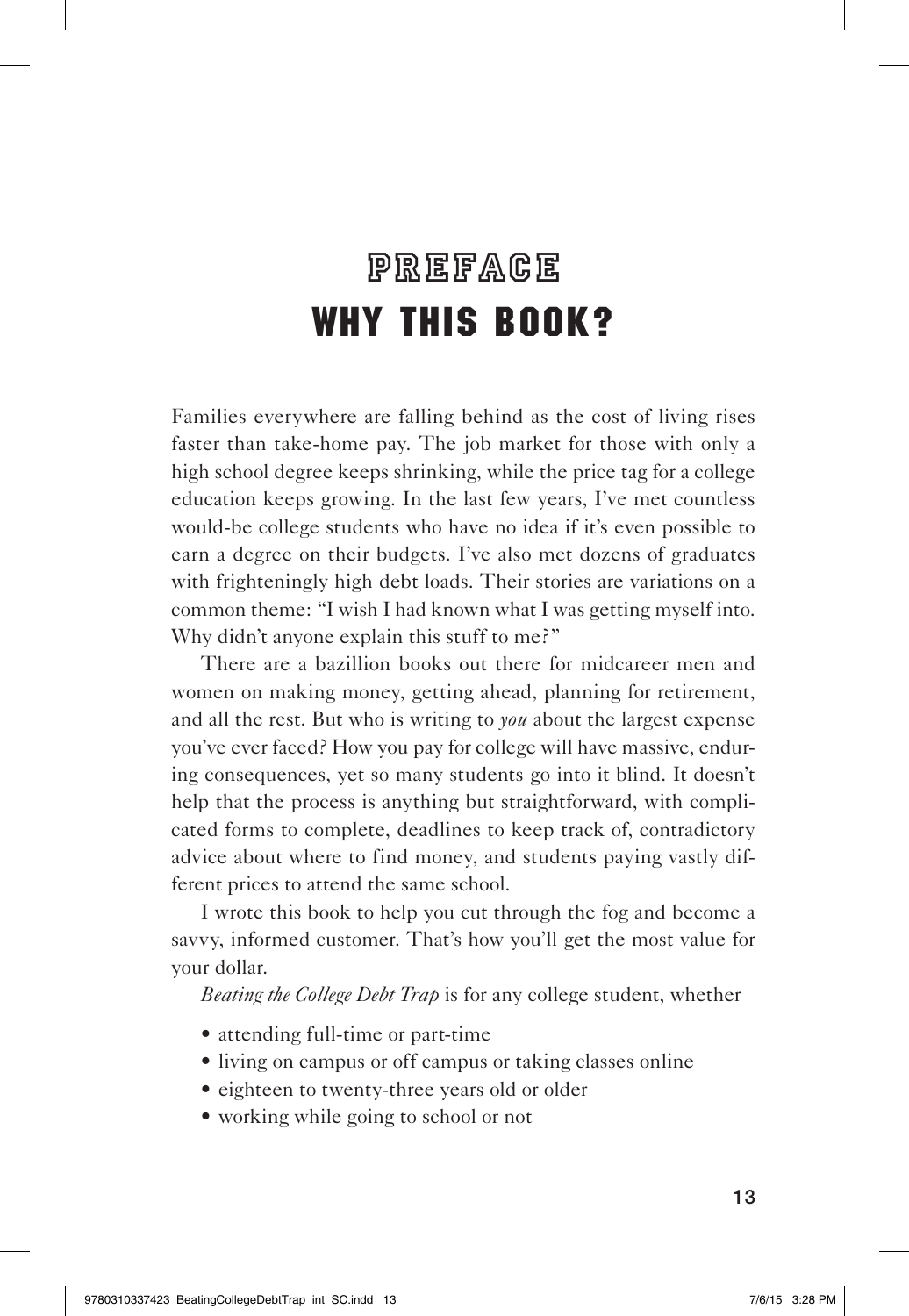• enrolled in a four-year academic program, learning a skilled trade, or earning an associate's degree

"College" does not have to mean "four-year college." If you know you need additional training to succeed in the workforce— a certificate program, a trade school, a two-year college, something— but aren't sure how you'll pay for it, this book is for you. If you want to understand what the nice person in the financial aid office is talking about *before* you sign the papers, this book is for you.

*Beating the College Debt Trap* is for anyone who wants to get the training they need to get a degree without going broke. You don't have to be stuck in neutral because your parents aren't rich. You don't have to take on a mountain of debt just to have a shot at a decent future. You don't have to spend the rest of your life in a deadend job. Join me, and let's beat the college debt trap.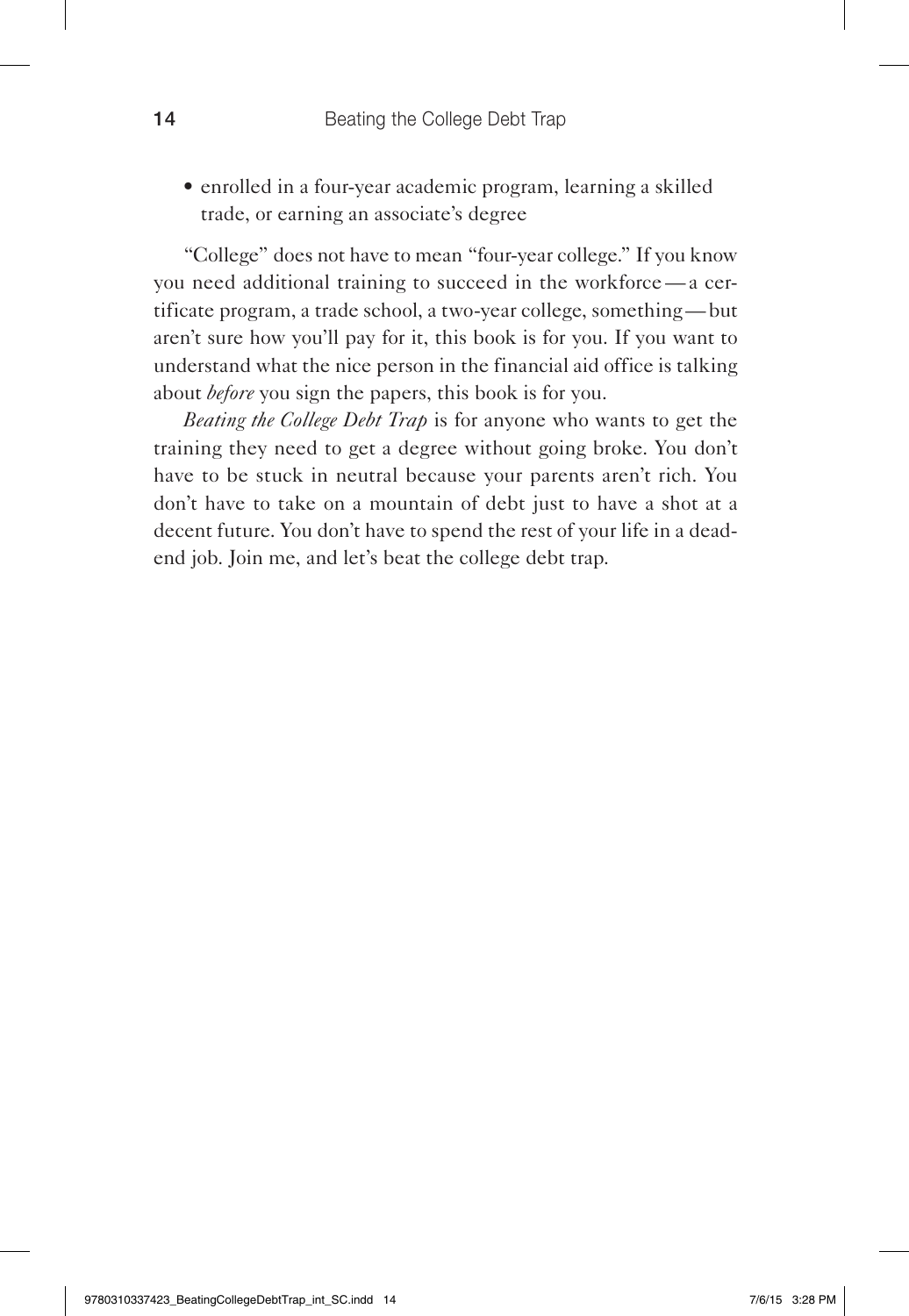## Introduction Take Ownership of Your Financial Future

Emily did everything right. She finished high school with a 3.6 GPA, was active in youth group, and applied to colleges on time. She was accepted into three good schools, including her top choice. Her family isn't what you'd call "rich," but they didn't qualify for government subsidized loans either. The good news is that Emily was awarded a scholarship to play in the college's orchestra and was approved for ten hours per week of work-study.

Emily's college was a ten-minute drive from her Uncle Chris and Aunt Jennifer's home. They offered her a room in their house, but Emily wanted to experience living on campus. She's glad she did, because she made some amazing friends.

But when it all got added up— tuition, fees, room, board, textbooks, and supplies— Emily's family didn't always have enough, so she ended up taking out about \$5,000 in loans each year. Emily was initially nervous, but the financial aid office made everything easy.

A few months after graduating, she landed a full-time job in the city. She was super-excited! Her starting salary would be \$40,000. Not as much as she had hoped for, but a typical starting figure for someone with her degree that year. After payroll deductions and tithing, she'd be taking home about \$2,150 per month.<sup>1</sup>

But then Emily began to think about how far that money would go. Her job would be too far from her parents' house, so she'd need a place to live. Maybe with a roommate she could keep her share of the rent and utilities under \$1,000 per month. She estimated \$400 per month toward her car expenses (insurance, gas, and oil changes or whatever).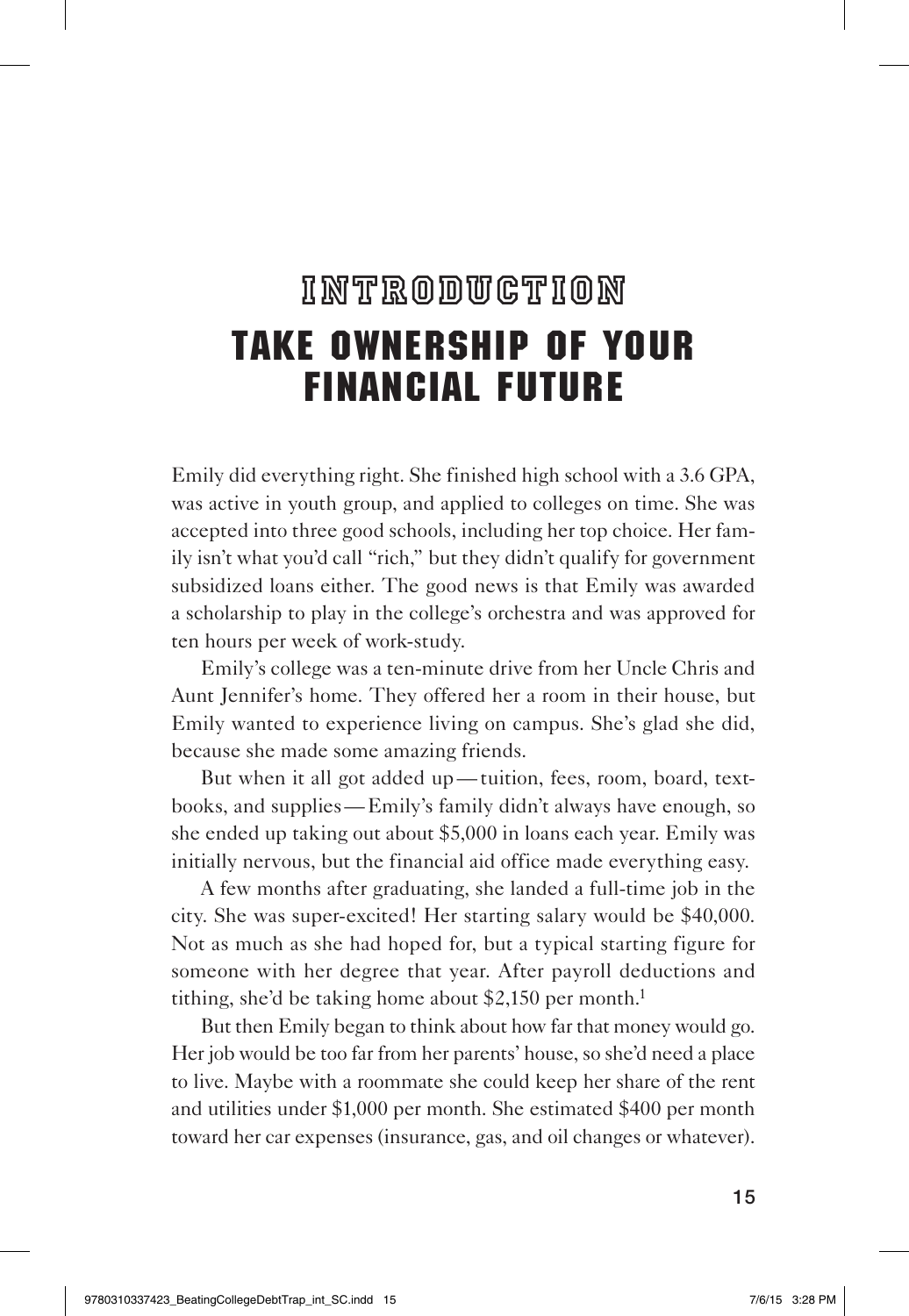Maybe another \$400 for food, \$100 for clothes, \$50 for household supplies or personal items, and \$100 for phone and Internet charges.



That left only \$100 per month for going out with her friends. What about a bed and some other furniture? What about the traveling she hoped to do next summer? And what about catching a flight that fall to Megan's wedding in Chicago?

The arrival of the mail interrupted her thoughts. *Oh no. It's something about my student loans.* Scanning to the bottom, Emily's eyes grew big, and her heart sank. Her minimum payment was \$250 per month—every month for the next ten years.

She started to panic.

## College: Important, But Expensive

You're probably being told that a college degree has never been more important than it is today. So you want to go— or at least your parents are telling you to go. You don't want to be out in the cold,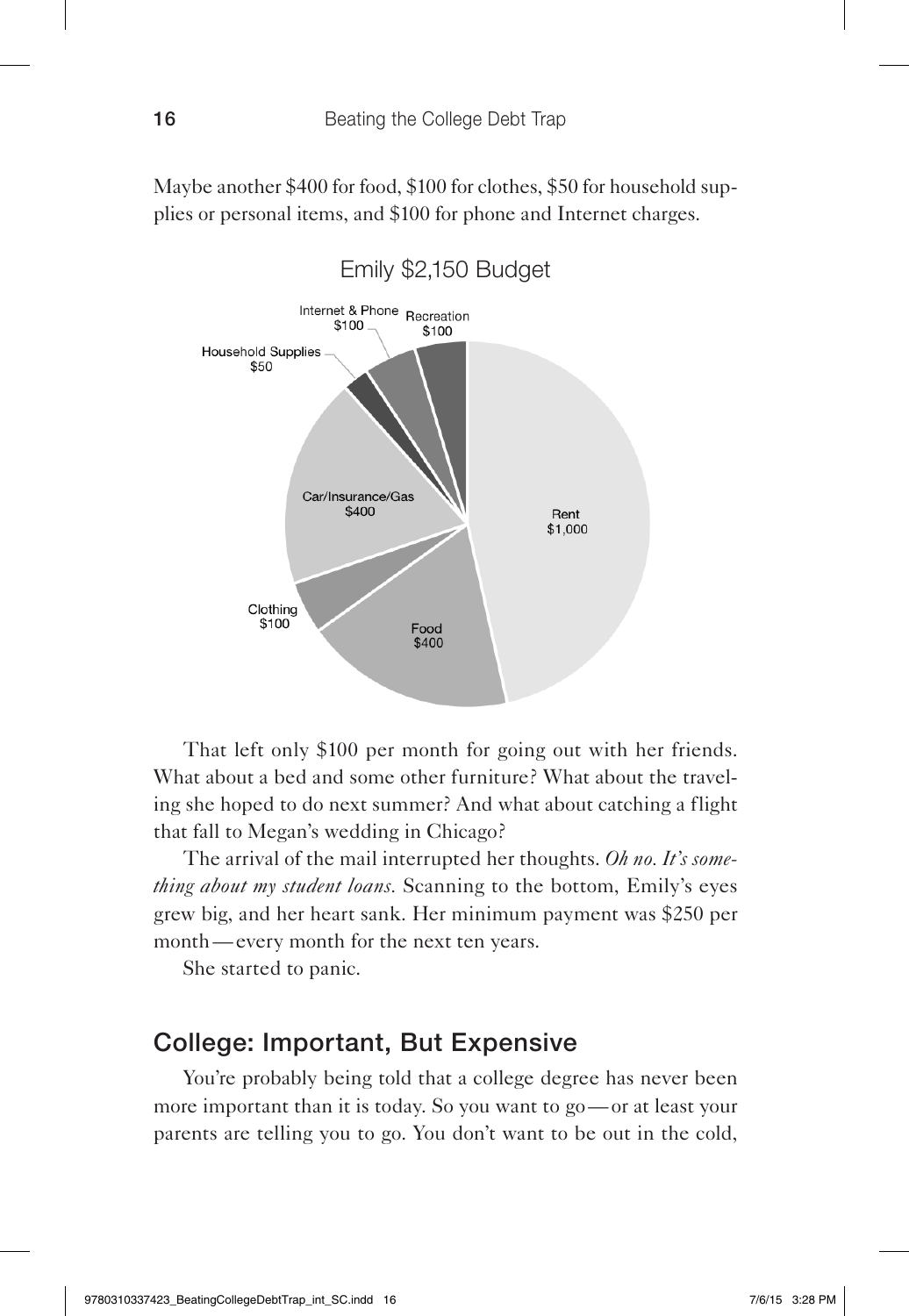looking for a decent paying job when everyone else has a college degree. But how on earth are you going to pay for it?

Perhaps you're already feeling the squeeze of student loans. You've taken out \$20,000, \$40,000, maybe more. A former student of mine graduated with \$80,000 in debt and then took on extra loans to pursue graduate school. Another has ten different loans totaling \$90,000. His minimum monthly payment is \$1,045.

It's triple jeopardy these days: College is more important than ever, less affordable than ever, and graduates have more debt than ever.

What's at stake here? Nothing less than the rest of your life. Going to college is the most expensive decision you've ever made. The consequences of how you pay for it will be with you into your twenties, thirties, and beyond. Will you be able to take that dream job you'd love to have but that doesn't pay well? Buy a house someday? Get married? Start having kids? Stay home with your kids? Start a business? Leave for the mission field? *Today* you either set yourself up for success or failure. Freedom or bondage. Peace or stress. You decide.

Most people borrow money to pay for college. Some borrow gobs of it. Seven out of ten college students graduated in 2014 with an average debt of \$33,000, a figure that has almost doubled in the last twenty years, even after adjusting for inflation.<sup>2</sup> More than one in three student credit card holders rack up additional debt by not paying their monthly balances in full.3

I know. It'd be super-easy to throw your hands in the air and say, "What choice do I have? I have to go to college. Sure, some people have rich parents who can afford to pay it all. But I don't. My parents are maxed out. Tuition is expensive. Room and board are expensive.

It's triple jeopardy these days: College is more important than ever, less affordable than ever, and graduates have more debt than ever.

Books are way too expensive. I need my car on campus, and gas is expensive. Of course I'll need to borrow a ton of money. Isn't that normal? My high school guidance counselor, the nice lady at the financial aid office, *everyone* has assured me that I'll be OK. When I get out, I'll be making good money, and I'll be able to pay it all off."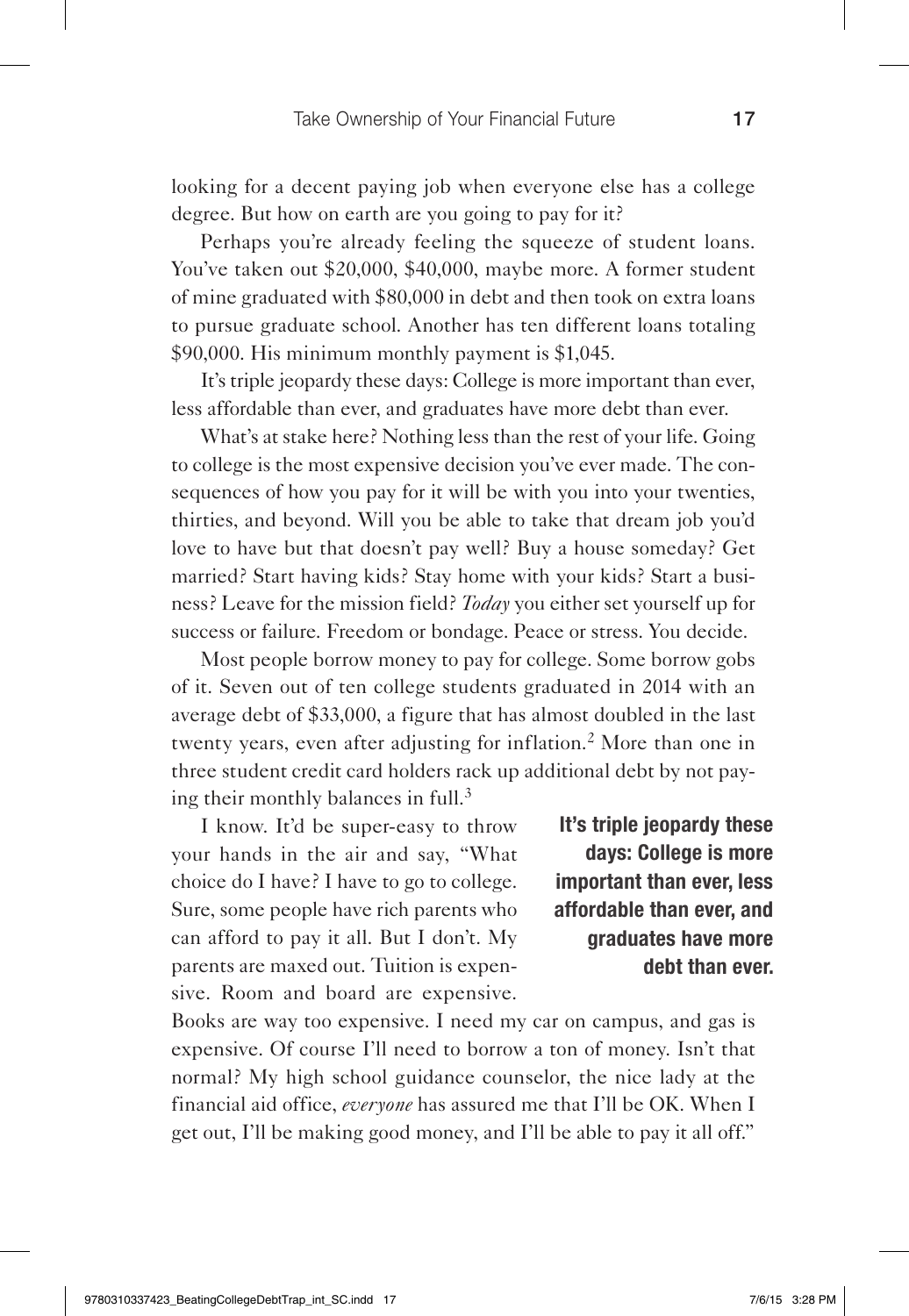## A Better Way to Do College

A better way to do college begins with taking full responsibility for your financial decisions— past, present, and future. This may be obvious to you. You already know that paying for college isn't your parents' problem or the government's problem. It's yours, baby. But even if Mom, Dad, Grandpa, and Grandma are helping you— a little or a lot— it's still crucial that you own it— that you examine how much things cost, that you make careful, informed decisions because this is *your* life we're talking about. And it's the season to wean yourself from their financial provision.

If your parents specify how much they can afford to spend on your college experience, respect it. Don't ask for more; thank them for being willing to help you at all. And please don't ask *them* to take out a loan when their golden years are just around the corner. What if they get sick and have to stop working? Before asking them to risk their financial future, ask yourself if you've considered all the ways you can either spend less or earn more.

By the time we're done, you'll know how to make a budget and how to keep track of where your money is going. You'll know how to spend less of it and make more of it. Yes, college can be expensive, but diligence leads to wealth (Proverbs 10:4), and hard work leads to independence (1 Thessalonians 4:11 –12). Students who contribute to the expense of college appreciate it more. They take school more seriously and become more financially responsible, which prepares them for life after college.

Perhaps you're thinking, *It's not my fault that college is out-of-control expensive!* No, it's not. But there are lots of things in life that aren't fair. Successful people recognize reality for what it is and find a way to make the best of difficult situations. They don't shift the blame, make excuses, or expect someone else to do what they should do for themselves.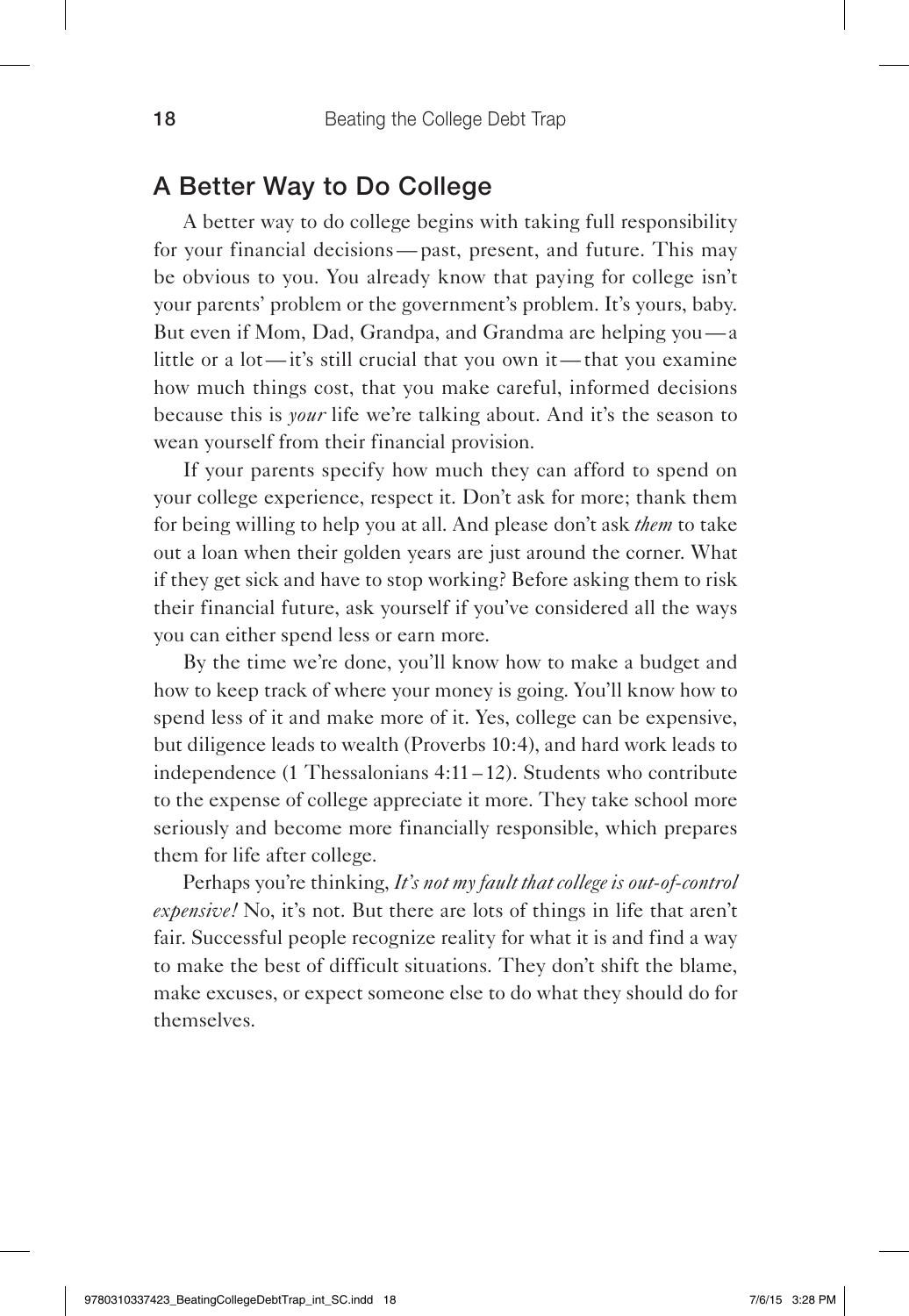## Debt Is Bondage

Though many students now take out loads of loans to pay for college, this strategy lacks historical precedence, and we've yet to see the societal repercussions. For example, what would have happened if Emily couldn't find a \$40,000-per-year job when she graduated? A May 2013 survey from McKinsey & Company reported that more than four in ten graduates described their employment as a job that doesn't require a four-year degree.<sup>4</sup> Yet they must still repay their student loans.

The wisdom of Solomon offers this nugget: "The rich rule over the poor, and the borrower is slave to the lender" (Proverbs 22:7). When you accept a loan, it feels like you're getting free money. You're allowed to enjoy things today on the promise that you'll be able to pay for them tomorrow. But what if you can't? It's wicked to borrow and not repay (Psalm 37:21; Romans 13:7).

It's also stupid, because the banks end up sticking you with late fees on top of the interest. So it ends up costing a fortune. For example, the \$5,000 Emily took out in loans each year did not come to \$20,000 after four years. It was more like \$23,000. That's because interest was accruing each year. And if she fails to make on-time payments, late fees will jack up the balance even higher.

When faced with the high cost of college and a lack of money, it's easy to conclude that student loans are the most logical option perhaps the only option. But there are downsides to taking on debt, especially at the beginning, when your major, job prospects, and graduation date can (and often do) change. Some loans pay the interest for you while you're in school, but *all* of them require repayment with interest after graduation.<sup>5</sup> *All* of them limit your freedom to pursue your dreams. And *all* of them can lead to unbelievable stress. Six out of ten current students and recent graduates worry they won't be able to pay off their loans before their thirtieth birthday.<sup>6</sup> Is that how you imagined life after college?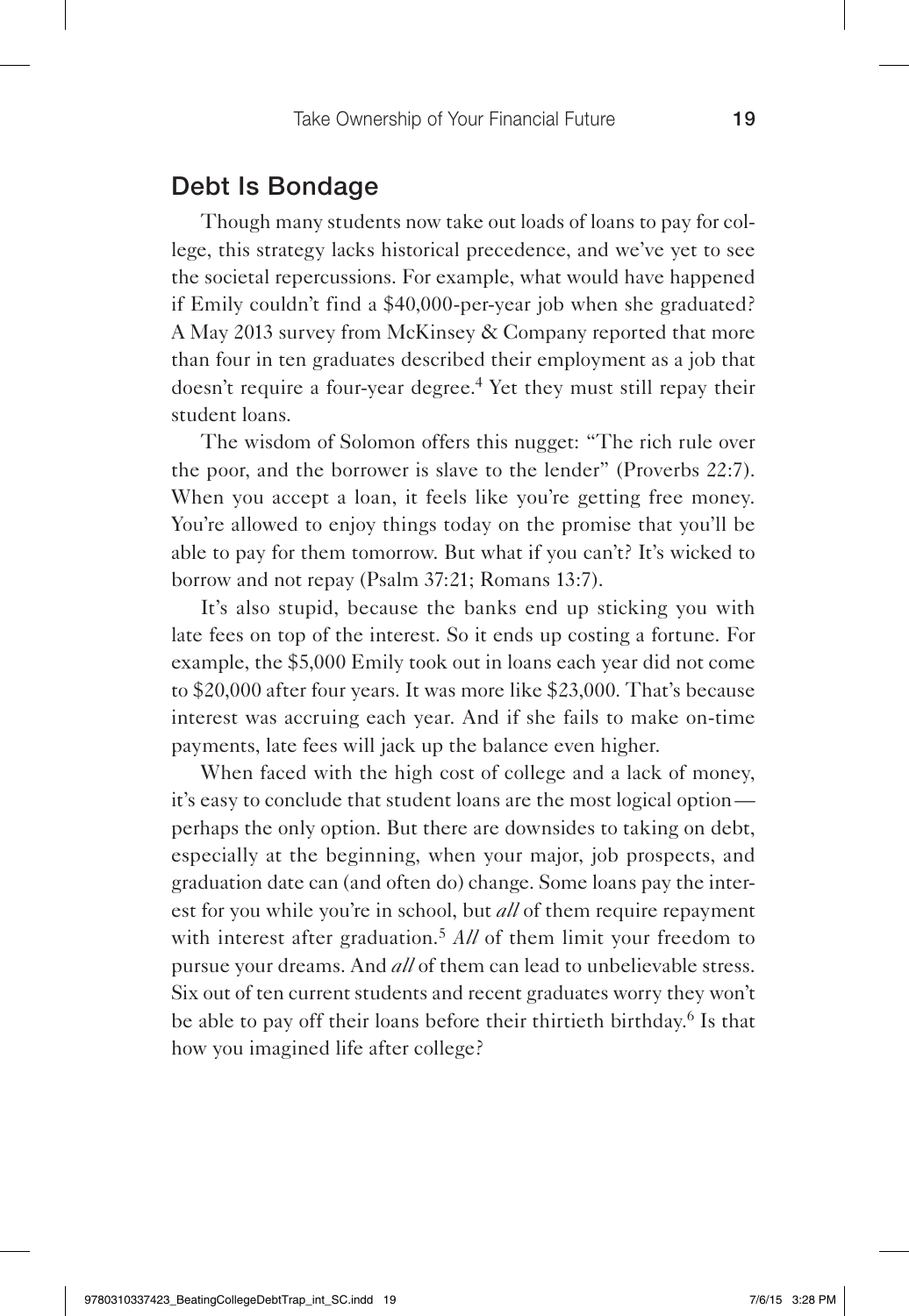## The Dangers of Student Loan Debt

Some Christians think debt is never permissible, because of verses like Romans 13:8 ("Owe no one anything," ESV). If that's your conviction, it's best not to violate your conscience (see Romans 14:23). But other verses encourage lending (Psalms 37:21, 26; 112:5), so an absolute prohibition may go too far. If we consider Romans 13 in its context, we read:

Give to everyone what you owe them: If you owe taxes, pay taxes; if revenue, then revenue; if respect, then respect; if honor, then honor.

Let no debt remain outstanding, except the continuing debt to love one another, for whoever loves others has fulfilled the law.

*Romans 13:7–8*

The implication is, "Pay everyone what you owe them— taxes, revenue, respect, and honor. Pay your bills faithfully. If you take out a loan, make all your payments on time and in full. Honor your financial commitments. Display integrity."

Even if debt is permissible, it always involves a measure of risk because none of us know what our futures hold. How quickly you'll get a job, how much you'll be earning— these aren't things you can be certain about. Plus, once you factor in the interest, you'll have to pay back more than what you borrowed. Sometimes much more. So don't take out a loan except as a last resort, and only after you've considered the ramifications. If you make the choice to borrow, at least go in with your eyes wide open.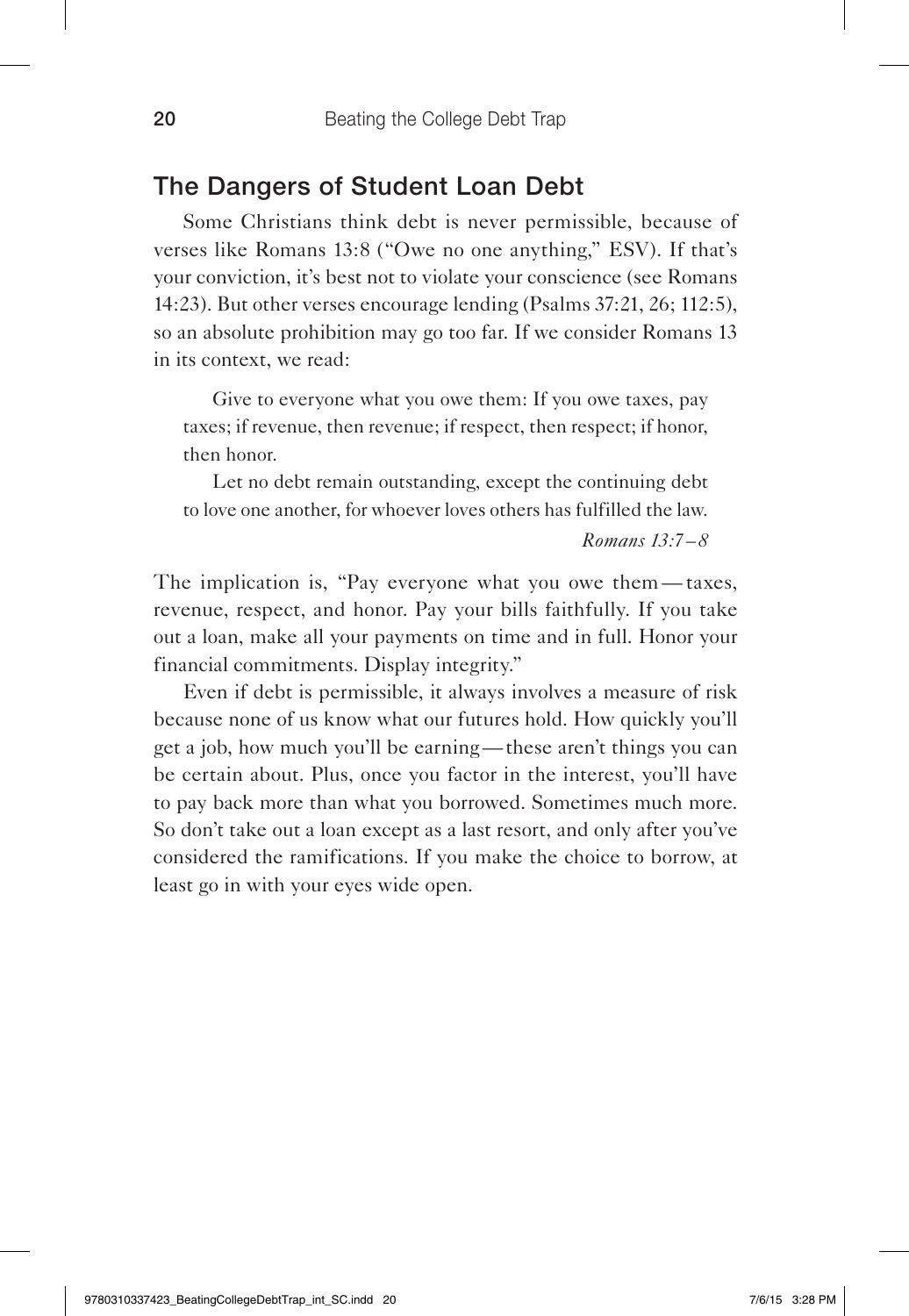## A Word to Nonreligious Readers

The Bible informs my perspective on the value of responsibility, hard work, personal integrity, and the dangers of debt. But although I'm writing as a Christian, this isn't a densely religious book. The topics discussed— why college is expensive, how to pay for it, how to earn more money as a student, how to set yourself up for success— are issues that affect you regardless of whether or not you share my religious beliefs.

Some people distinguish between "bad debt" and "good debt." Racking up credit card bills by staying at a five-star hotel in Hawaii for a month is considered bad debt. You didn't *need* a monthlong vacation, and it's not as if it got you something that can rise in value over time, like a house. By the same logic, student loan debt is considered to be good because college graduates generally earn more than noncollege graduates over the course of a lifetime. That's true in general, but this approach is too simplistic, for several reasons:

1. Once you start taking out student loans because, "Hey, I don't want to end up flipping burgers for the rest of my life," there's no telling how much debt you'll accumulate. Why? Because it's easier to spend Other People's Money (Uncle Sam's and the bank's, in this case) than it is to part with our own. While writing this chapter, I've been chatting with a few former students on Facebook. They all say the same thing: "I had no idea how much debt I was generating until I got out of school!" But there's no reason not to keep track of this number (see Trap 5). And actually, it's possible to get a decent education *without* taking on a mountain of debt. I'll show you how (see Trap 3).

2. Forty-four percent of people who pursue a four-year college degree don't graduate in six years, if ever.<sup>7</sup> Read that sentence again, slowly. If you're not academically motivated, have barely graduated from high school, and were only accepted to college because your heart was beating, you're considered a "high retention risk" in the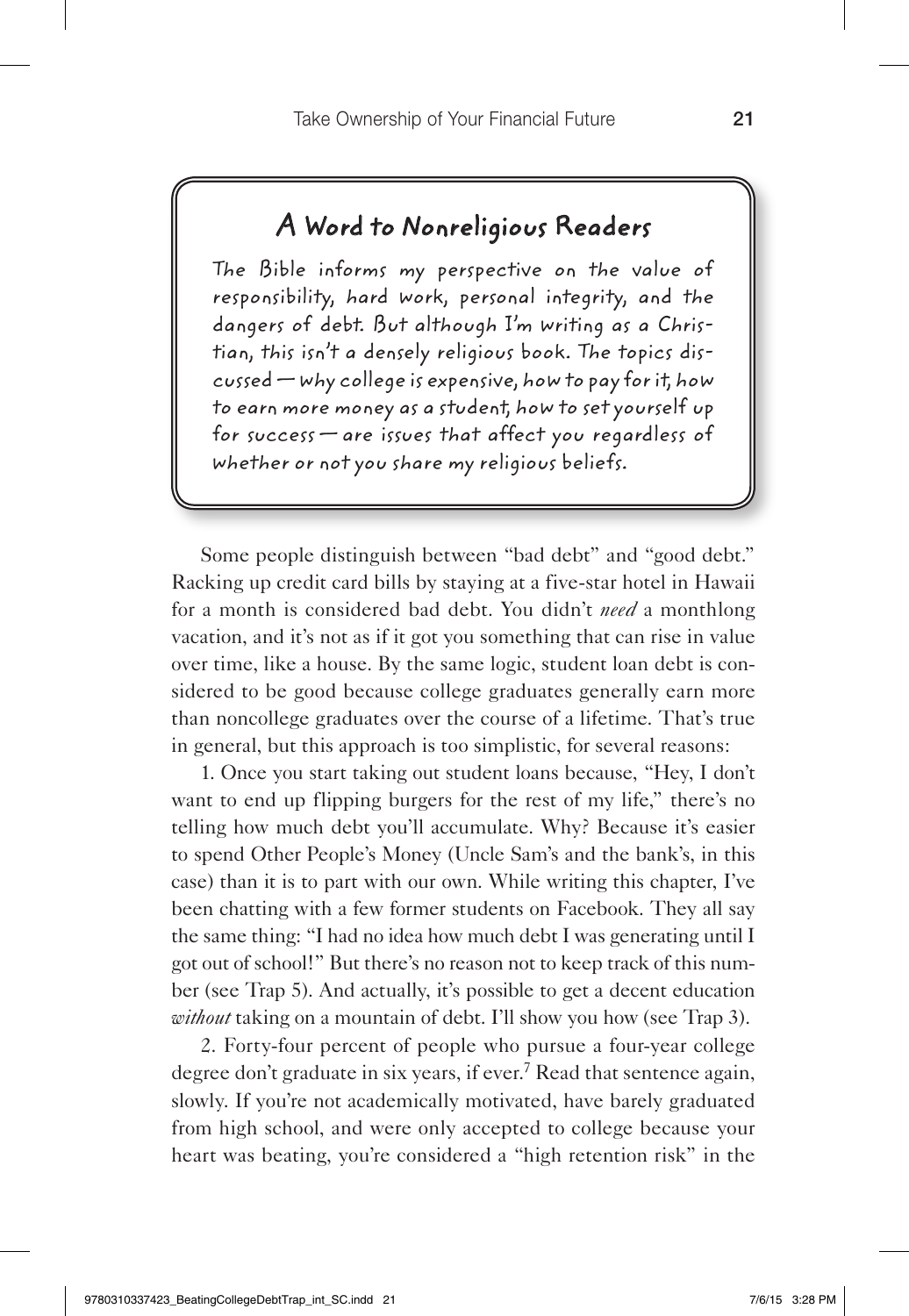higher education world. Don't fall for the lie that a traditional fouryear college experience is right for everyone. In Trap 1, I'll give you some other options. There are plenty of honorable, high-paying professions that are best pursued with alternative (and less expensive) forms of training, such as getting an associate degree, going to a trade school, or doing an apprenticeship.

3. Many students today change their majors at least once and as a result take more than four years to graduate. An extra year or two of college adds to their total price tag. Consider that tuition, room, and board all get more expensive every year. In Traps 3 and 4, I'll offer a few ideas to help you graduate faster.

4. You can't cash out your college education to pay off your loans. Think about it. If you finance a house but after a while life happens and you can't afford the payments, you can at least sell the house and recover whatever a buyer is willing to pay for it. But you can't sell back your college degree, even if you paid \$100,000 for it. No one can buy that cool English Lit class you took. At best, you can sell back your books— at a loss.

## Used College Education— 50 Percent Off!

## Craigslist Ad

Chance of a lifetime! This degree cost me \$100,000, but I'm selling it for only \$50,000! My loss is your gain. The \$50K gets you every class I took. Contact me soon, and we'll work something out on my old books too.

e-mail: RegretfulStudent@sadlife.com

5. If at some point you can't make your student loan payments, you have little to no bankruptcy protection. Your lenders can come after you for the money you borrowed, the interest accrued, and even the cost to find you. If you have a job, they can garnish your wages. If you have a tax refund, they can grab that. Your credit rating will be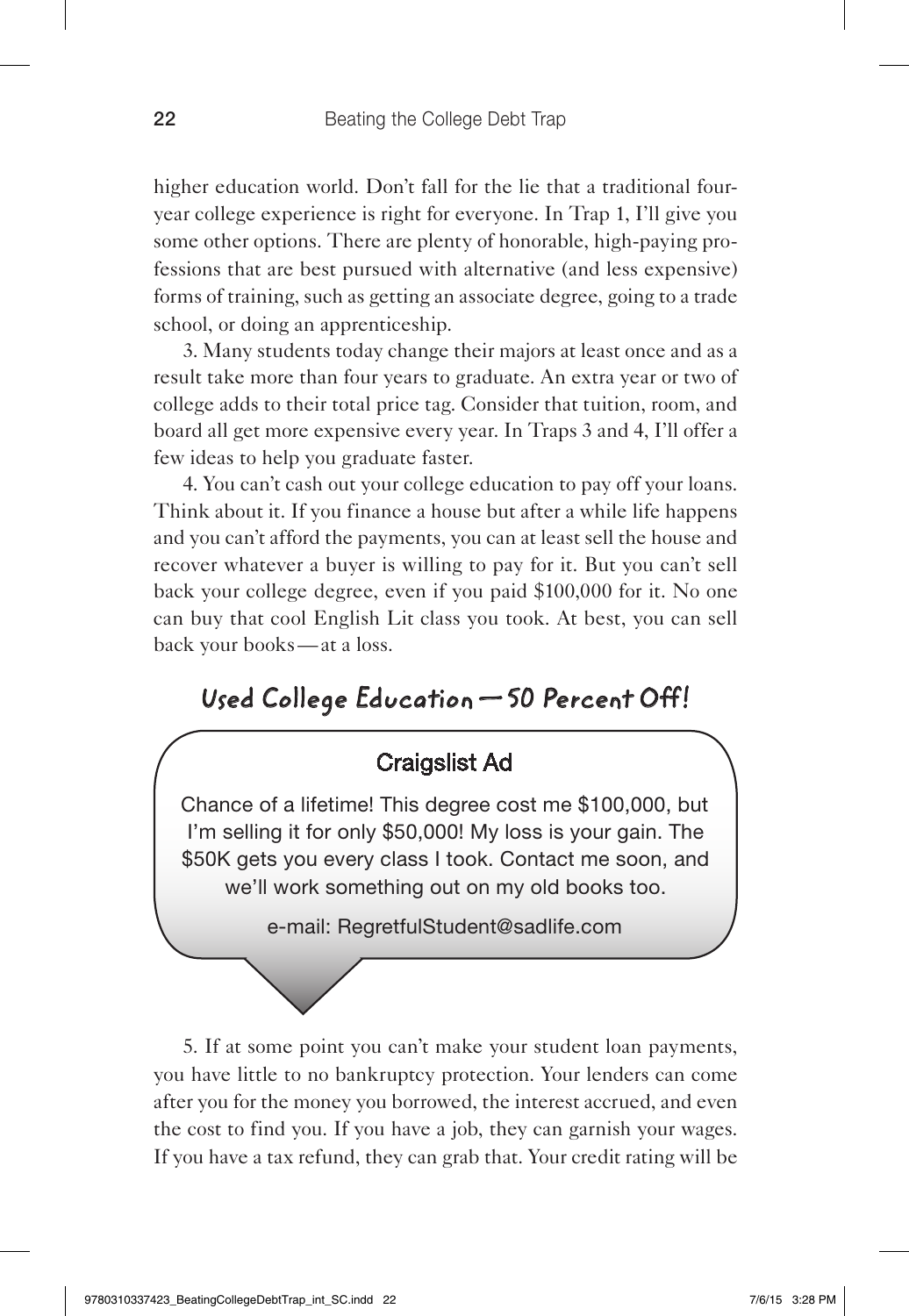trashed. And if you're still in debt when it comes time to collect on your Social Security benefits (assuming there's anything left by then), the feds can snatch some of that too. They can chase you to the grave.

I don't mean to scare you, but we live in a culture that has grown dangerously comfortable with borrowing money. As of May 2011, Americans owed \$2.43 trillion and saved a piddly 1.2 percent of their income. There were more than one million bankruptcy filings in 2013.8 Younger adults (ages twenty-five to thirty-four) have the second highest rate of bankruptcy, right behind thirty-five to fortyfour-year-olds. One out of four adults admits to not paying his or her bills on time. And nearly one in five Americans aged eighteen to twenty-four considers himself or herself to be in "debt hardship."9

Think about the totality of your life *before* taking out student loans. Aside from limiting the pursuit of your dreams, as well as the stress that debt tends to cause, bringing a high debt load into a marriage can lead to arguments about money, which are a top trigger for divorce. If you would like to qualify for a home mortgage someday or start a family and maybe work part-time or stay home with your kids, think about how debt might interfere.

## The Cost of College Is Confusing

We all know college used to be much cheaper. But the problem is not just that college is expensive. It's that the process of figuring out what it's going to cost is beyond confusing. You never know what a college is actually going to cost *you* until after you've applied and received a financial aid offer. It all depends on the grants, scholarships, and tuition discounts you get for singing in the choir, playing on the tennis team, maintaining a certain GPA, or whatever.

You can better estimate your expenses and total debt load through graduation once you know what it will cost for that first year. But I'm going to show you a few websites that will help you *predict in advance* how much financial aid a college *should* give you, based on what they've given in the past to students like you.

And apart from the financial aid craziness, the cost of your college education will depend on what you decide is essential to the experience.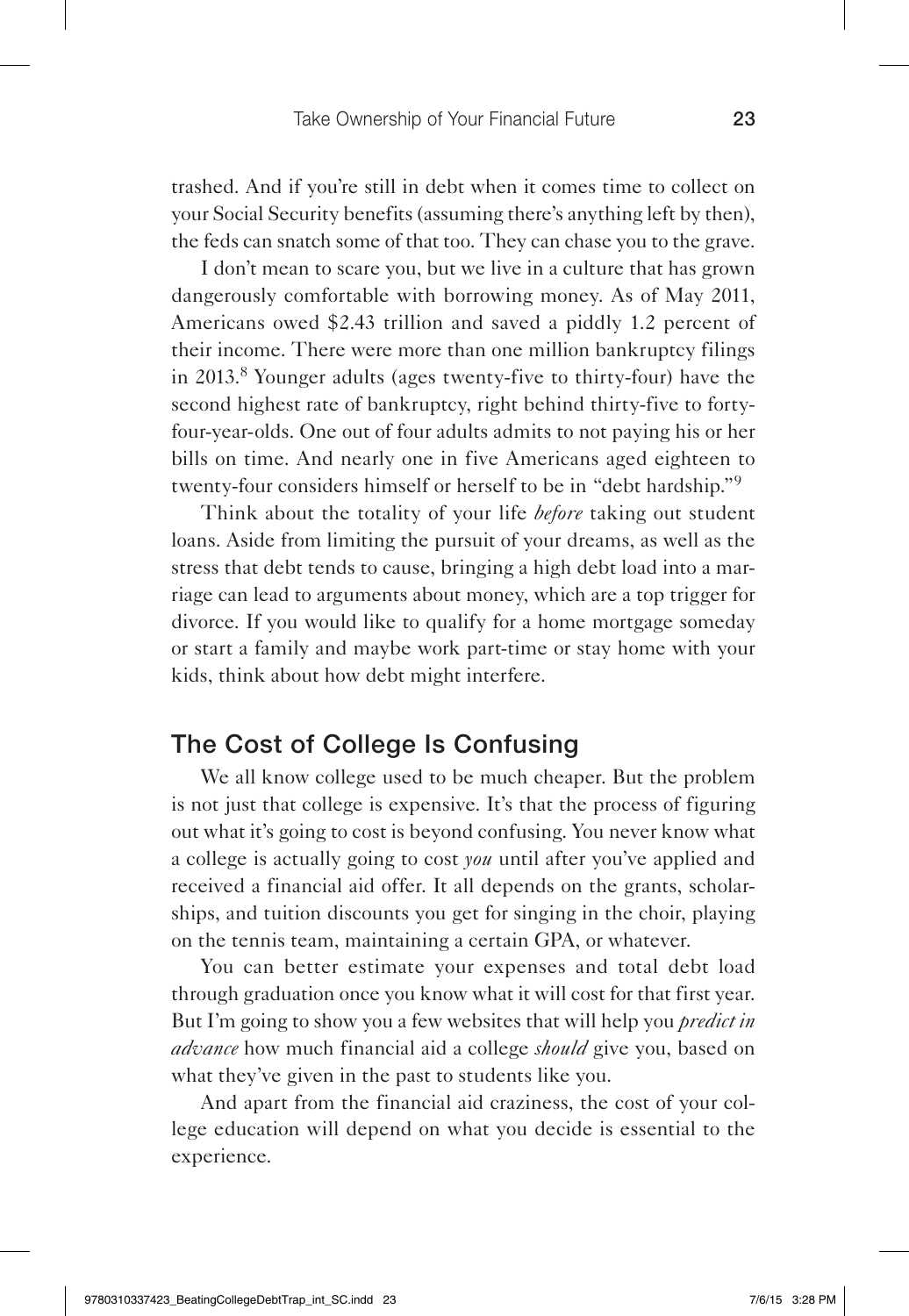#### The Essential and the Peripheral

When I went to college, the food was terrible and the beds were hard. We joked about it and complained about it, but mainly we just dealt with it. It wasn't why we were there. Today? Competing for students has become bigger business, which is why you're getting more advertisements from colleges than I ever got, which was way more than what your parents got. (Don't worry. The marketing expense for those glossy brochures and professionally produced DVDs has been added to your tuition.)

How do colleges try to win your heart? One way is to have stateof-the-art amenities. Not just up-to-date classrooms, laboratories, libraries, and academic resources— though they certainly help and actually matter. We're talking gourmet food, sushi bars, rockclimbing walls, first-class fitness centers, and classy apartment-style housing. Don't have time to wash your clothes? Some colleges even boast a laundry and dry-cleaning service to help with that. Of course, these niceties make the college experience more enjoyable. But someone *is* paying for it, and it's either the government, rich donors, or you (hint: look at the "fees" line on your bill).

Considering the price of college, and your budget, be realistic about what's essential and what's peripheral. I've known students who were horrified at the thought of moving home with their parents and commuting to campus in order to save money. But think about it: Emily would have avoided debt entirely by living with her Uncle Chris and Aunt Jennifer. Living on campus is great, but room and board can run more than twice what it would cost to live with relatives, which *is*— believe it or not— what most students do.10 You'll have to pay back every penny, plus all the interest, when you graduate. And if you're covering both tuition *and* living costs with loans, you're probably maxing out on federal loans and diving into private loans. Private loans have higher interest rates, which translates into higher monthly payments after you graduate— and your bill can go up from one month to another because the interest rates are often variable. For these and other reasons we'll discuss, it's best to avoid private loans entirely.